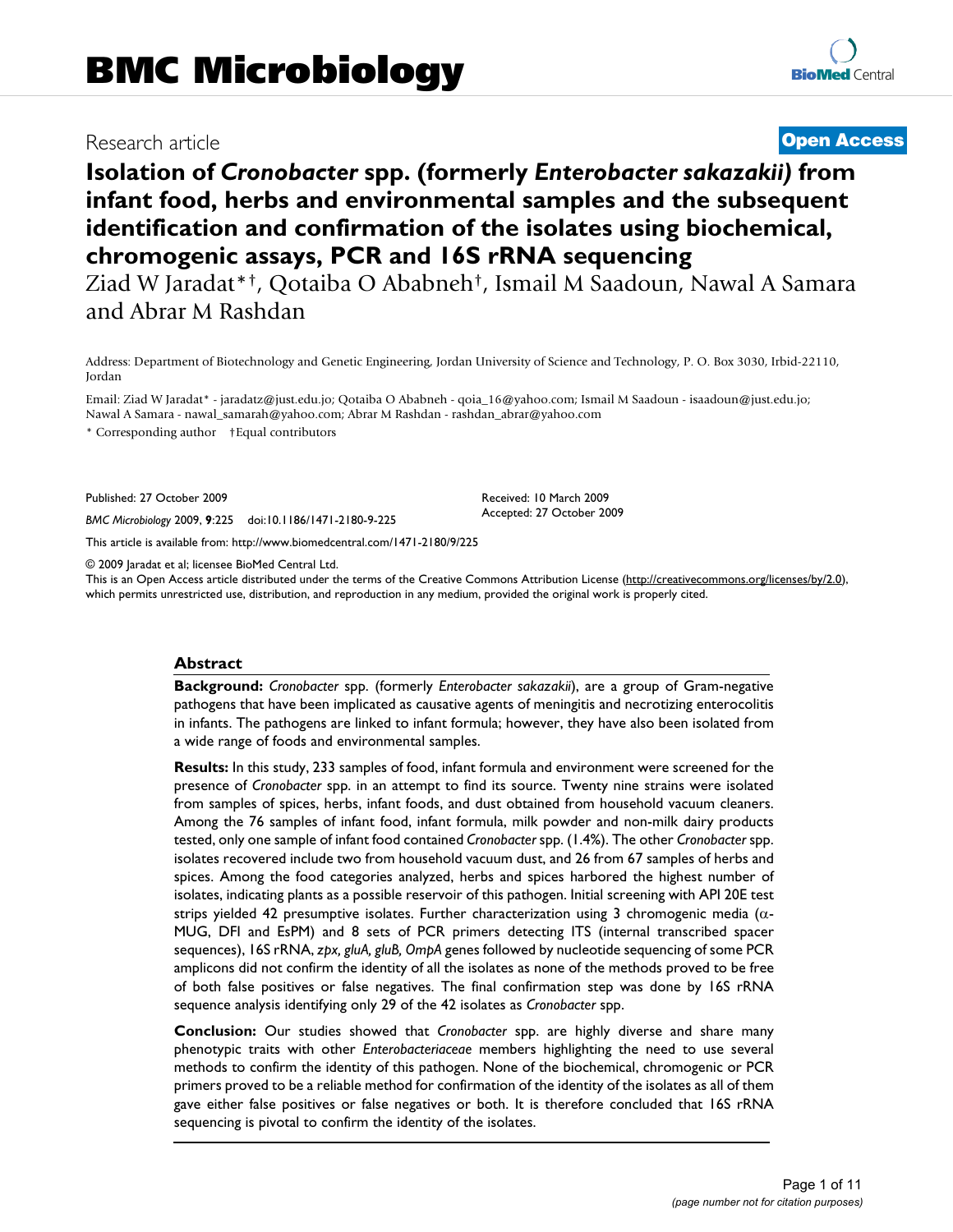### **Background**

*Cronobacter* spp. (formerly *Enterobacter sakazakii*), a member of the *Enterobacteriaceae* family, are motile, non spore forming, Gram-negative facultative anaerobes. They are catalase positive, oxidase negative, and generally positive for  $\alpha$ -D-glucosidase [[1-](#page-8-0)[4](#page-9-0)]. *Cronobacter* spp. have been repeatedly reported as remarkably resistant to osmotic stress and dryness and moderately thermotolerant as some encapsulated *Cronobacter* spp. were still recoverable from desiccated infant formula after storage for up to 2.5 years [\[5-](#page-9-1)[7](#page-9-2)]. The composition of dry foods and infant formula combined with their low *aw* (ca. 0.2) significantly affected the survival of *Cronobacter* spp. in these foods [[6](#page-9-3)[,8](#page-9-4)[,9\]](#page-9-5).

*Cronobacter* spp. cause meningitis and necrotizing enterocolitis in infants, and septicemia and catheter-associated infections in elderly and immunocompromised people, with mortality rates ranging between 10 to 80% [\[10](#page-9-6)[-17](#page-9-7)]. Among the cases, about half of the patients died within one week of the onset of the infections and about 94% of the meningitis survivors exhibited severe neurological complications [[12,](#page-9-8)[14](#page-9-9)[,18](#page-9-10)].

Infant formula has been associated with severe systemic neonatal infections by *Cronobacter* spp., and thus these organisms are considered to be infant formula pathogens [[11](#page-9-11)]. Nonetheless, *Cronobacter* spp. have been isolated from a wide range of habitats which include milk powder, formula constituents and from environments from within manufacturing plants [[19](#page-9-12)-[22](#page-9-13)], and household utensils such as blenders, infant bottle cleaning brushes and spoons [[23-](#page-9-14)[26](#page-9-15)]. Furthermore, they have been isolated from different types of foods such as rice, cured meat, sausages and minced meat, acidic sobia (a fermented beverage with pH range 3.4 -5.5), soured tea, lettuce, and other vegetables [\[27](#page-9-16)[-31](#page-9-17)]. In humans, it has been isolated from cerebrospinal fluid, blood, skin wounds, breast abscess, urine, respiratory secretions and digestive tract samples [[10](#page-9-6),[32](#page-9-18)[,33](#page-9-19)]. In addition to food and clinical samples, *Cronobacter* spp. were isolated from various insect's intestinal tracts such as the Mexican fruit fly *Anastrepha ludens* and the stable fly *Stomoxys calcitrans*. They have also been isolated from rats, soil sediment, wetland, and even crude oil [\[34](#page-9-20)[-39](#page-9-21)].

*Cronobacter* spp. was defined as a new species by Farmer et al. [[19\]](#page-9-12), before which, it was known as "yellow pigmented *Enterobacter cloacae."* It produces yellow pigmented colonies on trypticase soy agar (TSA), after 48-72 h [\[1\]](#page-8-0). However, the production of the yellow pigment is not exclusive for *Cronobacter* spp. as other organisms also produce yellow-colored colonies on TSA. In addition, it was found that not all *Cronobacter* spp. produces yellow color on TSA [[2\]](#page-8-1). In a previous study, Farmer et al., [\[19](#page-9-12)] grouped 57

strains of *E. sakazakii* into 15 biogroups which later, Iversen et al., [\[40](#page-9-22)] expanded by using cluster analysis (based on partial 16S rRNA sequence analysis) of 189 strains to include a 16th biogroup. This was followed by two proposals by Iversen et al. [\[41](#page-9-23),[42\]](#page-9-24) showing that this organism comprised of six related groups of strains that could be separated on the basis of DNA-DNA hybridization relatedness and phenotypic traits, into 5 novel species and 1 novel genomospecies within a new genus named *Cronobacter*. These studies gave a clear indication of the genetic and phenotypic heterogeneity among these organisms. Therefore, it is important that the presence and the identity of *Cronobacter* spp. be confirmed by more than one method. Biochemical, chromogenic and molecular techniques such as PCR that amplify specific *Cronobacter* spp. genes and 16S rRNA sequencing analysis should be among the methods used for this purpose. The aims of this study therefore were to analyze a wide range of foods including infant foods, milk powder, herbs, and environmental samples in an attempt to find the reservoir for this pathogen and to compare the biochemical, cultural and molecular methods for the proper identification and confirmation of *Cronobacter* spp.

### **Methods**

#### *Samples collection*

A total of 222 samples of food, infant formula, infant foods, herbs and spices originating from 14 different countries were purchased from local markets. In addition, 11 environmental samples (vacuum dust and soil) were collected and tested for the presence of *Cronobacter* spp.

#### *Isolation of* **Cronobacter** *spp*

It is noteworthy to mention that in this study two methods of *Cronobacter* spp. isolation were used. The FDA method [[43](#page-9-25)] was used at the beginning of the project for the isolation of *Cronobacter* spp. from the food and herbal samples. However, during the project, a new modified method for the isolation of *Cronobacter* spp. was developed [[2\]](#page-8-1). Thus, the new method was adopted for the isolation of *Cronobacter* spp. from infant formula and milk powder samples.

#### *Isolation of* **Cronobacter** *spp. from infant formula, milk powder and infant foods*

A total of 76 samples (40 infant formulas and solid infant foods, 29 milk powder and 7 dairy non-milk foods) were tested for the presence of *Cronobacter* spp. using the method described by Iversen and Forsythe, [[2](#page-8-1)]. Briefly, 100 g of infant food, milk powder or infant formula were added to 900 ml of peptone water and warmed up for 25 min at 45°C. Ten milliliters were then incubated in *E. sakazakii* enrichment broth (ESE) for 24 h at 37°C. From each enriched sample, 0.1 ml and 1 ml were streaked or spread onto Druggan Forsythe Iversen (DFI, Oxoid, UK,)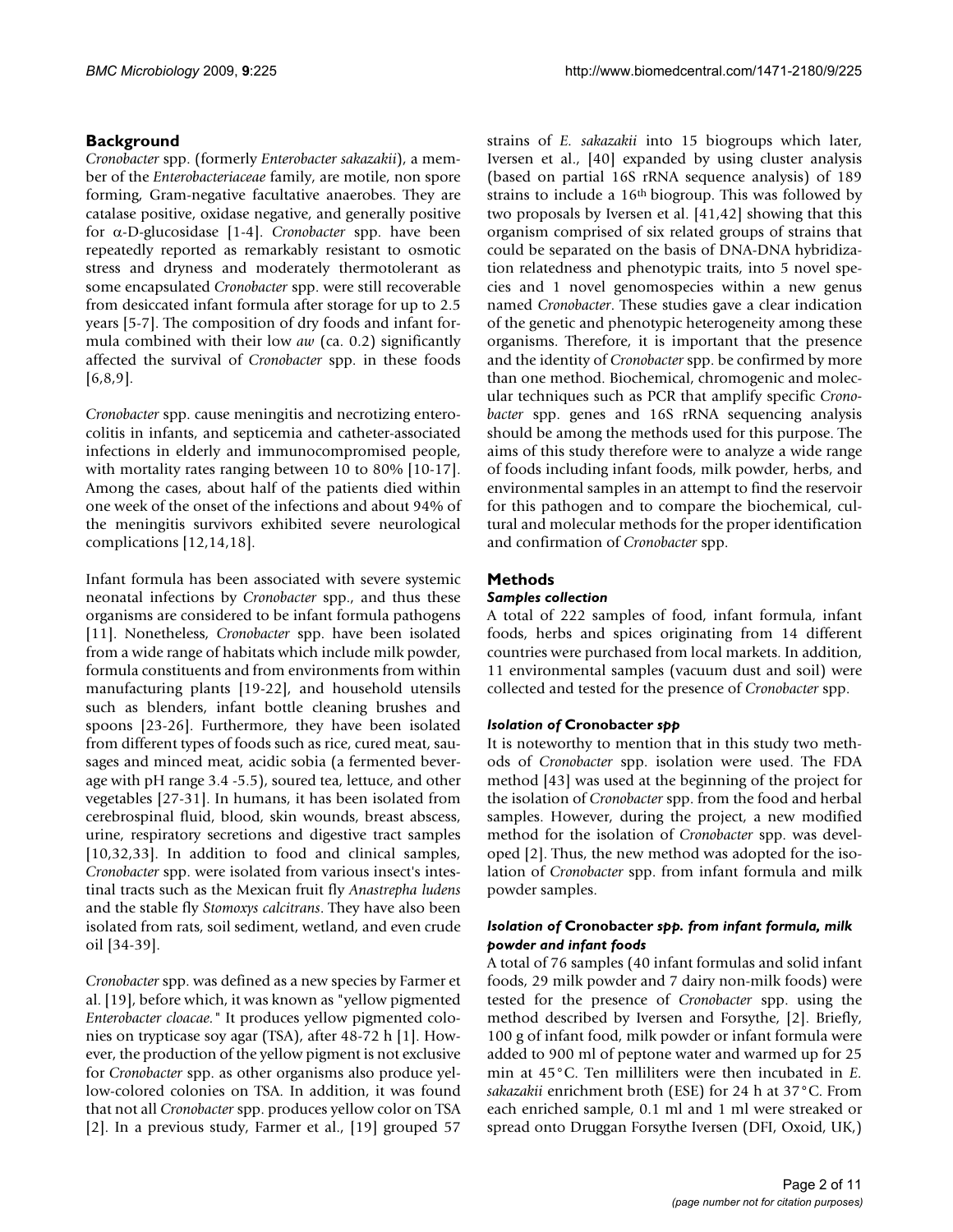agar and incubated for 24 h at 37°C. Green/bluish colonies were considered presumptive *Cronobacter* spp. and were subjected to further biochemical and molecular confirmation techniques.

#### *Isolation of* **Cronobacter** *spp. from food, herbs andenvironmental samples*

*Cronobacter* spp. were isolated from different food and herbal samples according to the FDA method [\[43](#page-9-25)] with modification. Briefly, 100 g of each sample were mixed thoroughly with 900 ml of pre-warmed sterile distilled water at 45°C, and incubated for 15-20 min in a water bath at the same temperature. Ten milliliters of each mixture were resuspended in 90 ml of *Enterobacteriaceae* enrichment broth (EE, HighMedia, India) and incubated overnight at 37°C. A loop full of the culture broth was streaked onto Violet Red Bile Glucose Agar (VRBGA, HighMedia, India) and another 0.1 ml of the same culture was spread onto VRBGA agar plates and incubated for 20- 24 h at 37°C. All colonies were streaked onto tryptic soy agar (TSA) and incubated for 24-48 h at 37°C to look for the characteristic yellow colonies of *Cronobacter* spp. All colonies that appeared yellow on TSA were picked and subjected to further characterization using biochemical, chromogenic, PCR and 16S rRNA sequencing analysis. Confirmed cultures were preserved in EE broth containing 20% glycerol and stored at -80°C for further studies.

#### *Biochemical characterization by API 20E test strips*

Presumptive identification of oxidase-negative yellow colonies was performed by API 20E (Remel and/or BioMerieux, USA) biochemical profiling test according to manufacturer's instructions.

#### *Chromogenic assays for environmental isolates*

API 20E *Cronobacter* spp. positive isolates were streaked onto nutrient agar containing 4-methyl-umbelliferyl  $\alpha$ -Dglucoside ( $\alpha$ -MUG, Oxoid, UK,) a substrate which upon being metabolized forms yellow colonies that fluoresce under UV light. The same isolates were then further confirmed by streaking onto DFI chromogenic agar containing  $5-b$ romo-4-chloro-3-indolyl- $\alpha$ , D-glucopyranoside (X $\alpha$ Glc, Oxoid, UK,) which upon hydrolysis of the substrate gives blue/green colonies typical for *Cronobacter* spp. Further, the presumptive isolates were inoculated onto the EsPM chromogenic medium (R & F Laboratories, Downers Grove, IL) on which typical *Cronobacter* spp. colonies appeared blue/black as described by Restaino et al. [[21](#page-9-26)].

#### *Molecular confirmation of the isolates using PCR and sequencing*

Eight sets of *Cronobacter* spp.-specific primers were used in the study and are listed in Table [1](#page-3-0). Primers SG-F/SG-R and SI-F/SI-R, originally described by Liu et al. [[44](#page-9-27)], were

deduced from alignment of the internal transcribed spacer sequences. Primers Saka 1a -F/Saka 2b-R described by Hassan et al. [[45\]](#page-9-28) were deduced from variable region of the 16S rRNA gene. Primers ESSF/ESSR described by Nair and Venkitanarayanan [\[46](#page-10-0)] were deduced from the *OmpA* gene. Two primer sets reported by Kothary et al. [[13\]](#page-9-29) were deduced from the *zpx* gene. Lastly, PCR primers reported by Lehner et al. [[3](#page-8-2),[47](#page-10-1)] were deduced from the  $\alpha$ -glucosidase genes, *gluA* and *gluB* (ORFs 71, 72) sequences. Reactions using primers Saka1a-F/Saka2b-R and SG-F/SG-R and SI-F/SI-R and ESSF/ESSR were optimized in a 50 µl reaction mixture consisting of  $5 \mu l$  of the bacterial genomic DNA solution (50 ng), 3 mM  $MgCl<sub>2</sub>$ , 0.25  $\mu$ M (each) dATP, dCTP, dTTP and dGTP; 2 U Taq DNA polymerase, 1.25  $\mu$ l (0.25  $\mu$ M each) primers and 33.1  $\mu$ l nuclease free water. PCR products were analyzed using 2% (w/v) agarose gel electrophoreses in  $0.5 \times$  TBE buffer and a constant voltage of 90 V to confirm the presence of amplified DNA. PCR assays using primers for *zpx* and *gluA/gluB* were according to parameters and conditions reported by the authors who originally described each PCR assay. For BAM primers (350 bp product), initially the PCR analysis was performed on all of the strains using reaction that used the 62°C annealing temperature. However, eight of the strains produced multiple bands in addition to the 350 bp amplicon. Gradient PCR analysis of these strains was performed to find the best annealing temperature that give only one band (unpublished data). From this analysis, an annealing temperature of 50.5°C was selected to complete the study. Surprisingly, the lower annealing temperature gave one band which upon DNA sequencing appeared to be the correct one while the other non-specific bands disappeared. This unexpected result might be due to the use of the Invitrogen Platinum PCR super mix that was used at 50.5°C but not at other temperatures.

#### *DNA sequencing*

All products for nucleotide sequencing including the desalted PCR amplicons were obtained by using a QIAquick PCR Purification Kit according to the manufacturers' instructions (Qiagen). The questionable 400 bp amplicons obtained from the BAM degenerate PCR primers, were sequenced utilizing Amersham Biosciences ET Terminator chemistry using an ABI 377 DNA sequencer (Amplicon Express).

#### *16S rRNA sequencing*

DNA sequencing for the 16S rRNA segment was performed as described by Iversen et al. [\[41](#page-9-23)]. PCR amplification of the ribosomal RNA gene was performed by mixing 1  $\mu$ l of extracted DNA with a 49  $\mu$ l of PCR mixture containing the following:  $1 \times$  GeneAmp PCR buffer, 5 units AmpliTaq Gold DNA polymerase (Applied Biosystems), 0.2 mM dNTPs, 1.5 mM MgCl<sub>2</sub> and 1 pmol from primers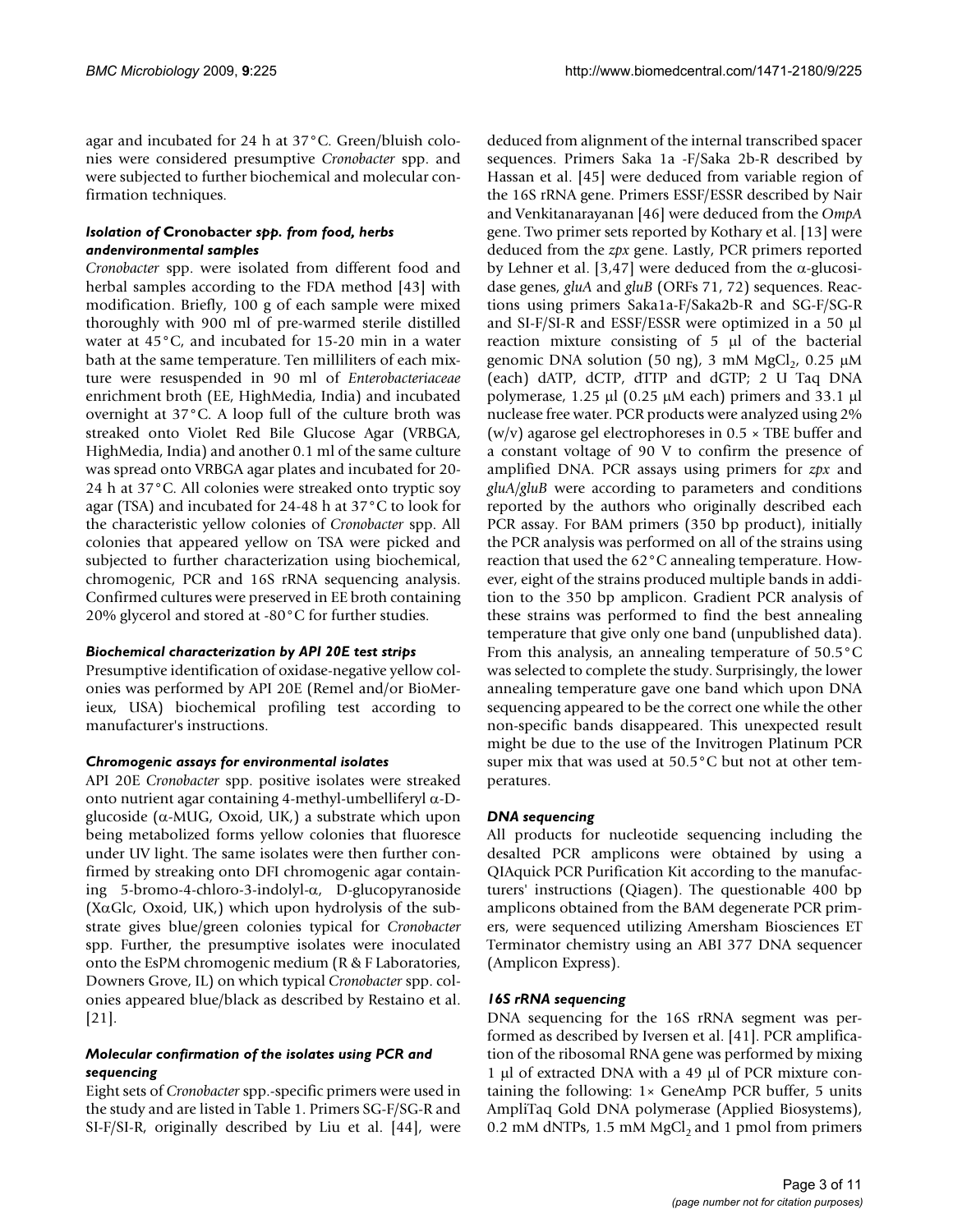| <b>Primer</b>              | Sequence 5' to 3'                                                          | <b>Targeted site</b>                       | <b>Amplicon size (bp)</b> | <b>Reference</b>               |
|----------------------------|----------------------------------------------------------------------------|--------------------------------------------|---------------------------|--------------------------------|
| SG-F<br>SG-R               | GGGTTGTCTGCGAAAGCGAA <sup>a</sup><br><b>GTCTTCGTGCTGCGAGTTTG</b>           | $ITS-G$<br><b>ITS-G &amp; ITS-IA</b>       | 282                       | Liu et al., [44]               |
| SI-F<br>SI-R               | <b>CAGGAGTTGAAGAGGTTTAACT<sup>b</sup></b><br><b>GTGCTGCGAGTTTGAGAGACTC</b> | <b>ITS-IA</b><br><b>ITS-G &amp; ITS-IA</b> | <b>251</b>                | Liu et al., [44]               |
| Saka la<br>Saka 2b         | ACAGGGAGCAGCTTGCTGC<br><b>TCCCGCATCTCTGCAGGA</b>                           | VIs<br>V3h                                 | 952                       | Hassan et al., [45]            |
| Zpx F<br>Zpx R             | GAAAGCGTATAAGCGCGATTC <sup>d</sup><br><b>GTTCCAGAAGGCGTTCTGGT</b>          | zpx                                        | 94                        | Kothary et al., [13]           |
| <b>BAM122</b><br>BAM123    | AWATCTATGACGCGCAGAACCG <sup>e</sup><br>AAAATAGATAAGCCCGGCTTCG              | zpx                                        | 350                       | Kothary et al., [13]           |
| EsgluAf<br>EsgluAr         | <b>TGAAAGCAATCGACAAGAAGf</b><br><b>ACTCATTACCCCTCCTGATG</b>                | gluA                                       | 1680                      | Lehner et al., [3]             |
| EsgluBf<br>EsgluBr         | <b>TGAGTGAAGCACCGACGCAGf</b><br><b>GTTACGTCACAGGTTTTGAT</b>                | gluB                                       | 1720                      | Lehner et al., [47]            |
| <b>ESSF</b><br><b>ESSR</b> | <b>GGATTTAACCGTGAACTTTTCC</b><br>CGCCAGCGATGTTAGAAGA                       | ompA                                       | 469                       | Nair and Venkitanarayanan [46] |

<span id="page-3-0"></span>**Table 1: Oligonucleotide primer pairs and PCR running conditions used in this study**

a&<sup>b</sup> Running conditions; 94°C for 10 min; 30 cycles of 94°C for 30 sec each; 57°C for 1 min; 72°C for 1 min; a final extension period of 5 min at 72°C.

c Running conditions; 95°C for 4 min; 30 cycles of 95°C for 60 sec each; 50°C for 1 min; 72°C for 90 sec; final extension period of 4 min at 72°C. d&e Running conditions; The hot start polymerase was activated by incubation for 15 min at 95°C; followed by 35 cycles of 1 min at 95°C; 62°C for *zpx* primers (50.5°C was used for 8 isolates) or 50°C for BAM primers for 1 min; 72°C for 1 min; final extension of 10 min at 72°C for *zpx* and 7 min for BAM primers.

f Running conditions were as described by Lehner et al. [[3,](#page-8-2)[47](#page-10-1)]; The hot start polymerase was activated by incubation for 15 min at 95°C; followed by 30 cycles of 30 s at 94°C; 56°C (*gluA*) or 58°C (*gluB*) for 1 min; 72°C for 1.5 min; final extension period of 5 min at 72°C. g&h: Variable regions of the 16S rRNA gene.

i Running conditions: 94°C for 2 min; 30 cycles 94°C for 15 sec each; 60°C for 15 sec; 72°C for 30 sec; final extension period of 5 min at 72°C.

<span id="page-3-1"></span>

|  |  | Table 2: Cronobacter spp. isolates and the Genbank accession numbers of their 16S rRNA sequences. |
|--|--|---------------------------------------------------------------------------------------------------|
|  |  |                                                                                                   |

| Isolate number | <b>GenBank accession number</b> | Isolate number | <b>GenBank accession number</b> |
|----------------|---------------------------------|----------------|---------------------------------|
| 146A_095P.seq  | F1906897                        | 175 095P. seg  | F1906898                        |
| s20B.seq       | F1906899                        | 22_095P.seq    | F1906900                        |
| s32.seq        | F1906901                        | s44A.seg       | F1906902                        |
| s44B.seq       | F1906903                        | s52.seq        | F1906904                        |
| s77.seq        | F1906905                        | s93.seq        | F1906906                        |
| s95.seq        | F1906907                        | s96.seq        | F1906908                        |
| s112.seq       | F1906909                        | s146B.seq      | F1906910                        |
| s148.seq       | F1906911                        | s149.seq       | F1906912                        |
| s154.seq       | F1906913                        | s160A.seq      | F1906914                        |
| s160B.seq      | F1906915                        | s170.seg       | F1906916                        |
| s171.seg       | F1906917                        | s172.seq       | F1906918                        |
| s173.seq       | F1906919                        | s174.seq       | F1906920                        |
| ss176.seq      | F1906921                        | s178.seq       | F1906922                        |
| ss183.seq      | F1906923                        | s184.seq       | F1906924                        |
| s204.seg       | F1906925                        |                |                                 |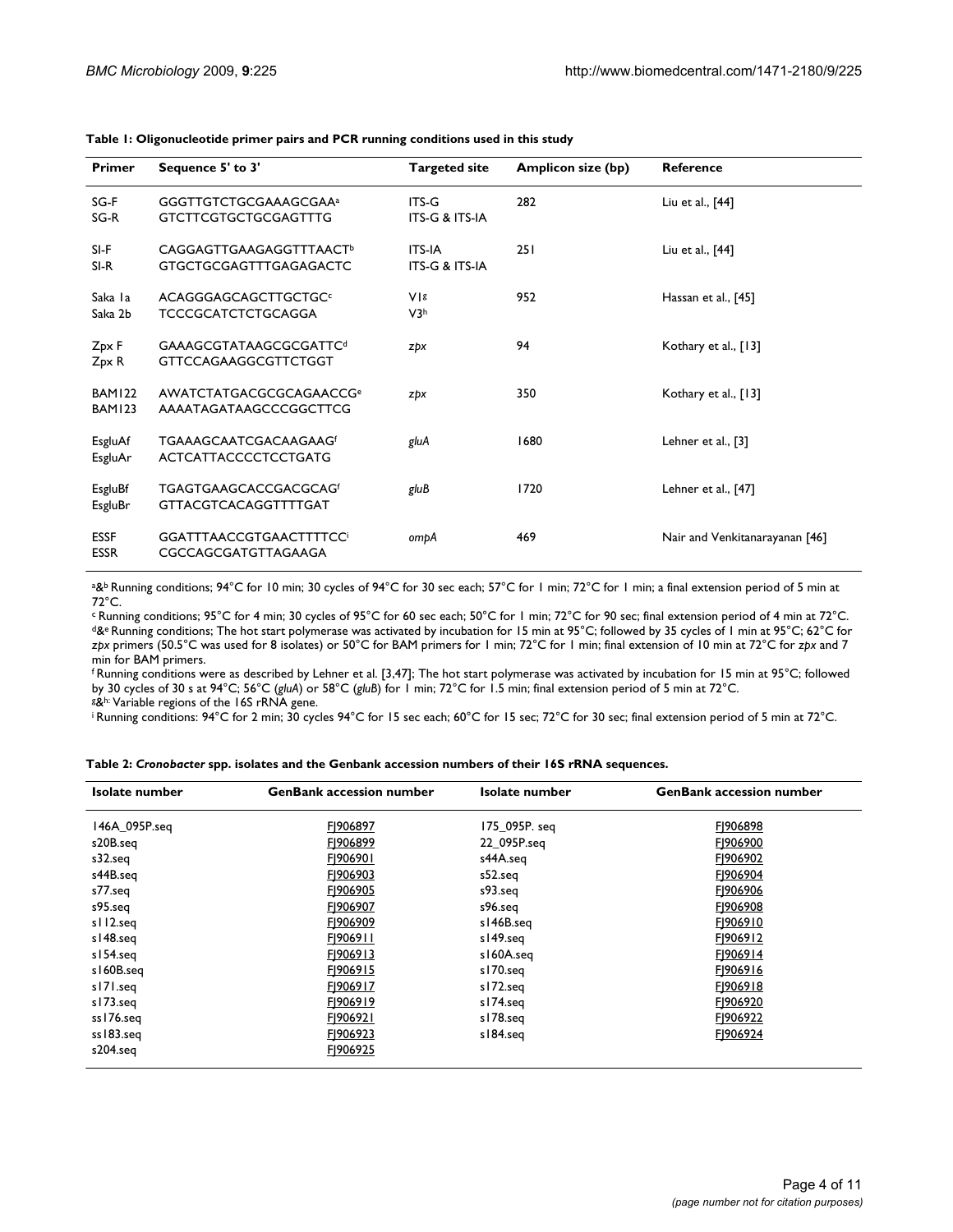P0 (5'-AGA GTT TGA TCC TGG CTC AG-3') and P6 (5'- GTA CGG CTA CCT TGT TAC GA-3'). PCR amplification was performed as follows: 10 min at 95°C; 30 cycles of 30 sec at 95°C, 30 sec at 56°C, 2 min at 72°C; 5 min at 72°C. The amplified products were visualized on 1% agarose gels, and then they were cut out from the gel and purified using the Wizard SV Gel and PCR clean-up system (Promega). The purified amplified fragments were sequenced using the primers P6 (5'-GTA CGG CTA CCT TGT TAC GA-3'), 095P (5'-TAC GGC GTG GAC TAC CAG-3') and the BigDye Termination Kit (Applied Biosystems). Full-length 16S rRNA gene sequences were aligned and compared with the DNA sequences deposited in the Gen-Bank by Iversen et al. [\[41](#page-9-23)] using alignment tool MegAlign of the DNAStar program package.

#### *Submission of 16S rRNA gene sequences*

All the obtained 16S rRNA gene sequences were submitted to the GenBank. The accession numbers of these sequences are listed in Table [2](#page-3-1).

#### **Results and Discussion**

This investigation addresses the isolation of *Cronobacter* spp. from a wide range of foods and environmental samples in an attempt to pinpoint their source. Because of the phenotypic differences among *Cronobacter* spp., it has been increasingly difficult to confirm the identity of isolates using only one method or one set of *Cronobacter* spp.-specific PCR primers [\[33](#page-9-19),[48](#page-10-2)]. Thus, this study also addresses the use of different chromogenic, biochemical, and molecular techniques for characterization and identification of *Cronobacter* spp. from foods and environmental samples.

Two hundred and thirty three samples including infant formulas, dry milk powder, infant foods, vegetables,

fruits, traditional drinks, cereals, herbs, and environmental samples were tested for the presence of *Cronobacter* spp. Table [3](#page-4-0) shows the categories of food and environmental samples analyzed for the presence of *Cronobacter* spp. in the study. Table [3](#page-4-0) also indicates the percentages of *Cronobacter* spp. found in each food category, while Table [4](#page-5-0) shows the description of foods, beverages and environmental samples which were positive for *Cronobacter* spp. Among the 76 samples of infant formula, infant food, milk powder and dairy non-milk food products, only one infant food sample was positive for *Cronobacter* spp. (1.4%). The highest percentage of *Cronobacter* spp. isolates (39%) was found in herbs and spices and totaled about 89.6% of the total isolates in this study. In addition, two isolates (18%) were recovered from vacuum dust collected from house holds. It is worth mentioning, that none of the tested milk powder samples contained *Cronobacter* spp. These results are in accordance with those described by Iversen and Forsythe [\[49\]](#page-10-3), and Nazarowec-White and Farber [\[4\]](#page-9-0) who suggested that pasteurization treatment when used in the final treatment stage eliminates all pathogens from such products. In contrast, other foods and beverages contained the highest levels of *Cronobacter* spp. For instance, the four samples of a traditional herbal drink, (liquorice) contained *Cronobacter* spp. (100%) while 11 out of 15 samples (73.3%) of mixed spices contained *Cronobacter* spp. These results are in accordance with reported results by Forsythe [\[11\]](#page-9-11) and Friedemann [\[31](#page-9-17)] which emphasized that the majority of *Cronobacter* spp. isolates are from plant sources irrespective of the world region of analysis. These results imply that plants possibly embody the major reservoir of the pathogen.

Whether the *Cronobacter* spp. contamination is occurring intrinsically, i.e., endophytically or through contact with

| <b>Origin of Sample</b>                  | <b>Number of samples</b><br>analyzed | <b>Number of Cronobacter</b><br>spp. isolates | % of total samples in the<br>category | % of total isolates |
|------------------------------------------|--------------------------------------|-----------------------------------------------|---------------------------------------|---------------------|
| Infant formula and milk<br>powder        | 69                                   |                                               | $\mathsf{I}$ .4                       | 3.5                 |
| Cereals and Cereal<br>products           | 32                                   | 0                                             | 0                                     | 0                   |
| Herbs and Spices                         | 67                                   | 26                                            | 39                                    | 89.6                |
| Miscellaneous food<br>products           | 34                                   | 0                                             | 0                                     | 0                   |
| <b>Beverages</b>                         |                                      | 0                                             | 0                                     |                     |
| Dairy products other than<br>milk powder |                                      | 0                                             | 0                                     |                     |
| Vegetables and fruits                    | 6                                    |                                               | $\Omega$                              | 0                   |
| Environmental samples                    | $\mathbf{H}$                         |                                               | 18.2                                  | 6.9                 |
| Total                                    | 233                                  | 29                                            |                                       | 100                 |

<span id="page-4-0"></span>**Table 3: Categories of food and environmental samples tested for the presence of** *Cronobacter* **spp. and the numbers and percentages of the confirmed** *Cronobacter* **spp. isolates**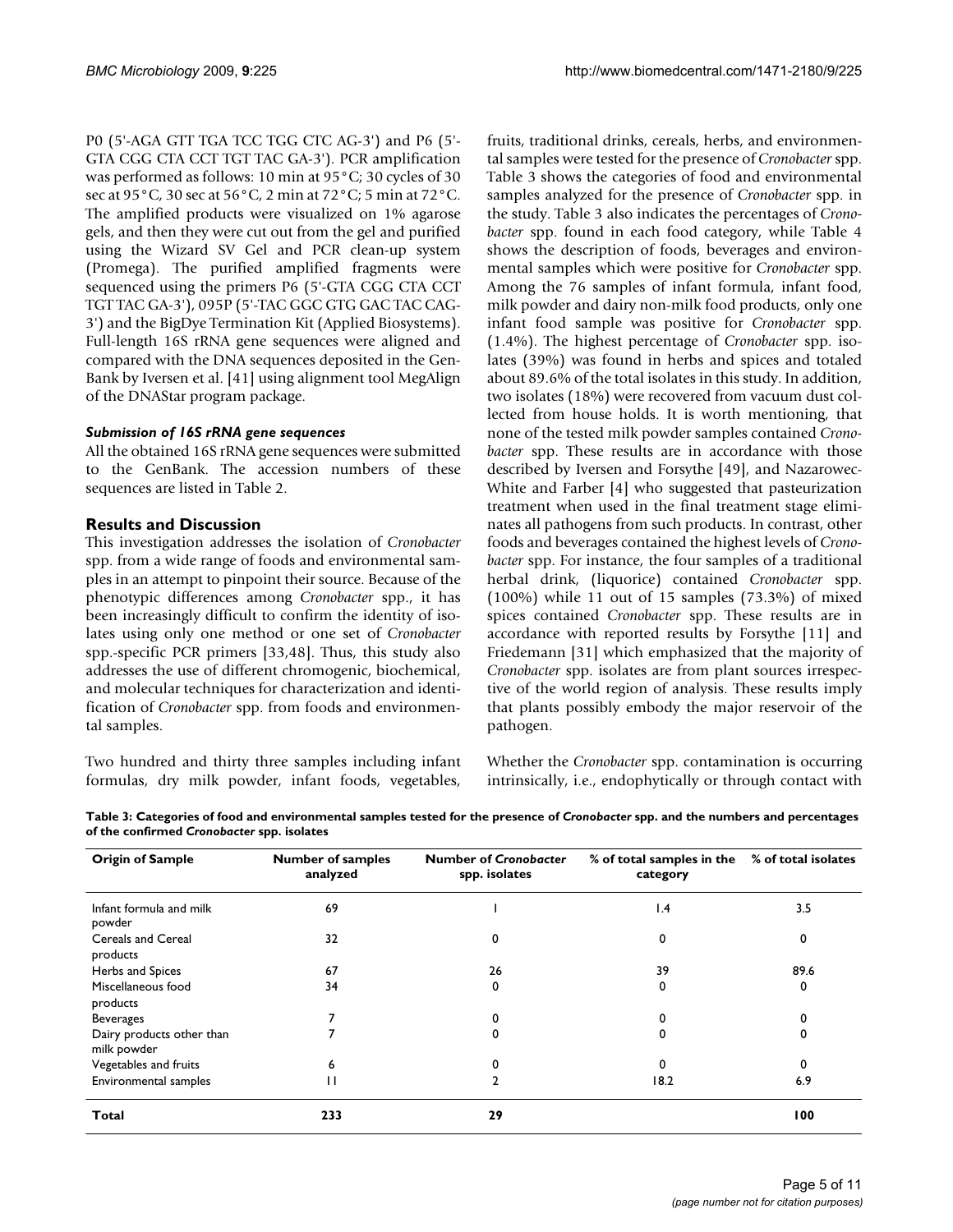| <b>Sample Type</b>                | Number of Samples of a<br>category | Number of Cronobacter spp.<br>isolates | % of samples positive for<br>Cronobacter spp. |  |  |
|-----------------------------------|------------------------------------|----------------------------------------|-----------------------------------------------|--|--|
| Infant Formula and infant         |                                    |                                        |                                               |  |  |
| Foods                             |                                    |                                        |                                               |  |  |
| Infant foods                      | 40                                 |                                        | 2.5                                           |  |  |
| <b>Herbs and Herbal Beverages</b> |                                    |                                        |                                               |  |  |
| Liquorice                         | 4                                  | 4                                      | 100                                           |  |  |
| Thyme                             |                                    |                                        | 25                                            |  |  |
| Anise                             | 8                                  |                                        | 50                                            |  |  |
| Chamomile                         | 8                                  |                                        | 25                                            |  |  |
| Fennel                            | n                                  |                                        | 50                                            |  |  |
| Sage                              |                                    |                                        | 50                                            |  |  |
| <b>Mixed Spices</b>               | 15                                 | ш                                      | 73.3                                          |  |  |
| Environmental (vacuum dust)       | 6                                  | $\overline{2}$                         | 33.3                                          |  |  |
| Total                             | 93                                 | 29                                     | 31.2                                          |  |  |

<span id="page-5-0"></span>**Table 4: Detailed description and percentages of food, beverages and environmental samples which contained** *Cronobacter* **spp. isolates**

water, rodents, soil or insects during the primary preparation of these food products [[11](#page-9-11)[,18](#page-9-10)] has yet to be determined. Apparently, *Cronobacter* spp. survives the primary processing, shipping and exportation procedures well due to its thermo/dry/osmotic tolerant nature. Therefore, our results along with those previously reported, further confirm that *Cronobacter* spp. are ubiquitous microbes found in a wide array of foods and beverages including infant formula. However, due to its thermotolerant [[7](#page-9-2)] and osmotolerant nature [[6](#page-9-3)], the organism survives in dry foods, herbs, spices and the general manufacturing environment and appears to contaminate infant formula and infant foods at certain stages during the processing, particularly after sterilization i.e., during a vitamin or supplement fortification steps.

Nevertheless, previous studies by Shaker at al. [\[22\]](#page-9-13) and Mullane et al. [[16](#page-9-30)] reported conflicting results, in that, the former study reported a lack of *Cronobacter* spp. from 40 samples taken from an infant food factory, while the latter study lasting 12 months, isolated approximately 80 *Cronobacter* spp. isolates from infant food factories. Of these isolates, 72.5% were isolated from the factory environment. These findings provide evidence for the role of the environment in the contamination of the final product. It is interesting to note that in the current study, two *Cronobacter* spp. isolates were found in house-hold vacuum dust. This further supports the hypothesis of the role played by environmental contamination in factories or during the formula preparation in nurseries or the homes [[31](#page-9-17)]. The high association of this pathogen with herbs and spices suggests that extra precautions should be taken when home remedies containing herbs or herbal beverages are given to infants to alleviate gastrointestinal discomfort. It should be mentioned that our findings reflect possibly an underestimation of *Cronobacter* spp. which

might be associated with the foods (other than infant formula, infant food and milk powder) and environmental samples analyzed by the FDA BAM method because of only working up "yellow-pigmented colonies". However, these findings also support the need of isolation schemes that incorporate multiple chromogenic media.

All isolates were evaluated for phenotypic traits using biochemical profiling test (API 20E), and chromogenic ( $\alpha$ -MUG, DFI and EsPM) assays while evaluated for genotypic traits using PCR analyses (eight sets of primers) and 16S rRNA sequencing. According to the initial screening, 56 isolates showed yellow colonies on TSA, typical for *Cronobacter* spp. However, when the isolates were subjected to API 20E biochemical profiling, only 42 isolates (75%) were identified as *E. sakazakii* with high identity scores (80-99% *E. sakazakii*) (Tables [5](#page-6-0) and [6](#page-7-0)) and thus were considered presumptive *Cronobacter* spp. API 20E biochemical profiling can thus be considered a first screening or presumptive identification method for *Cronobacter* spp., after which the isolates should undergo further diagnostic analyses. To that end, the presumptive isolates were grown on chromogenic media ( $\alpha$ -MUG, DFI and EsPM) as a second step of identification. Results showed that none of the three chromogenic media was 100% reliable (Table [7\)](#page-7-1) for confirming the identity of *Cronobacter* spp. isolates. However, it is worth mentioning that both chromogenic  $\alpha$ -MUG and DFI gave no false negatives and only few false positives (5 and 3 for  $\alpha$ -MUG and DFI respectively) compared to the EsPM media which missed 3 positives and identified 7 non-*Cronobacter* spp. isolates as *Cronobacter* spp. These results proved that DFI followed by  $\alpha$ -MUG are more reliable than the EsPM Media as intermediate confirmation steps. Among the non-*Cronobacter* spp. isolates, two isolates did not grow on DFI media although they tested positive for  $\alpha$ -glucosi-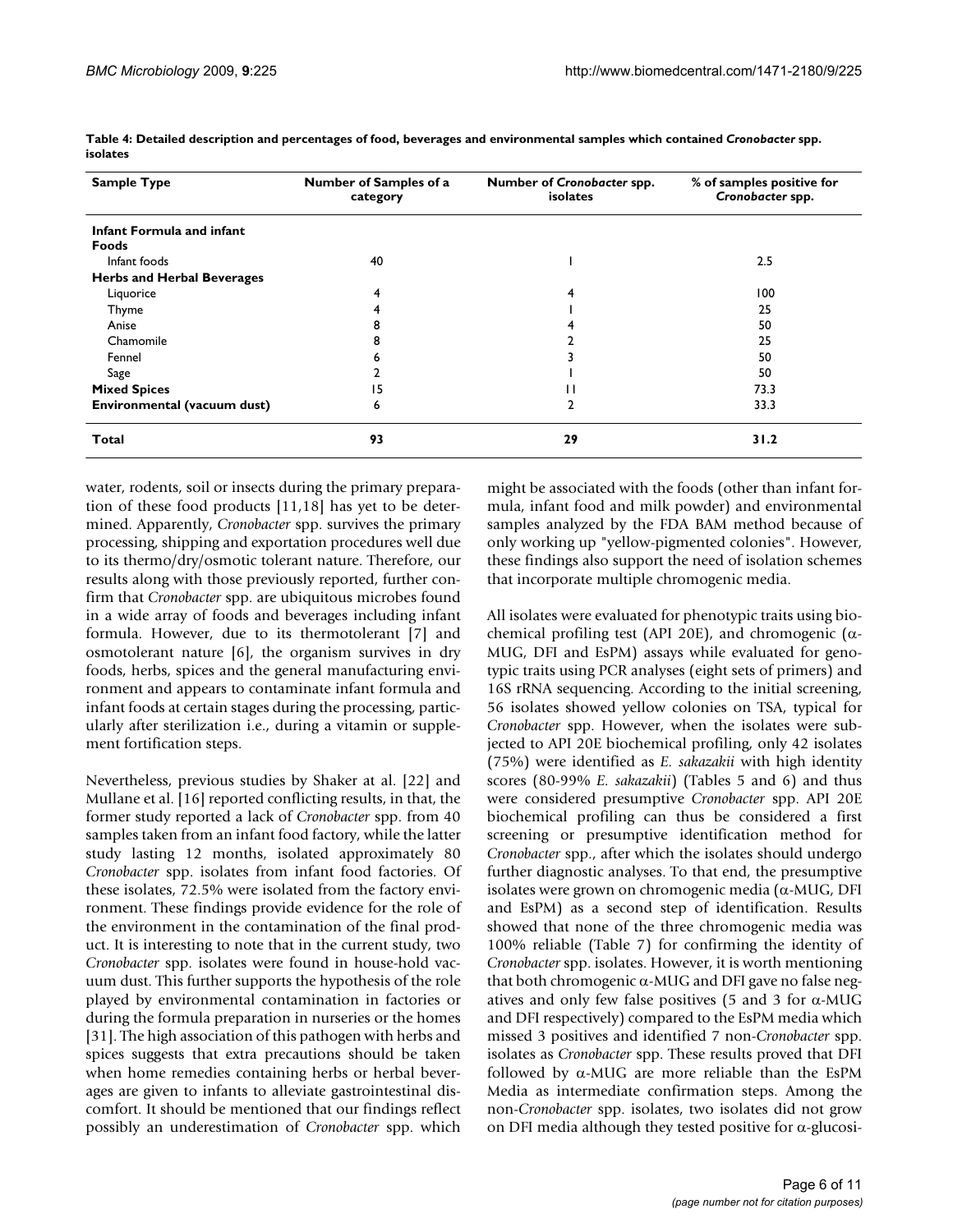|                     | Isolate               |                |               |            |                    | <b>PCR Primers</b>       |                        |           |                          |                |                |                          |                 |                     |
|---------------------|-----------------------|----------------|---------------|------------|--------------------|--------------------------|------------------------|-----------|--------------------------|----------------|----------------|--------------------------|-----------------|---------------------|
| ID                  | <b>Source</b>         | <b>API 20E</b> | $\alpha$ -MUG | <b>DFI</b> | EsPM <sup>\$</sup> | $\alpha$ -GluA           | $\alpha$ -GluB         | SG        | <b>SI</b>                | Saka           | OmpA           | zpx                      | <b>BAM</b><br>n | 16S rRNA            |
| 51329               | <b>ATCC</b>           | $\ddot{}$      | +             | +          | <b>BB</b>          | $\ddot{}$                | <b>ND</b> <sup>§</sup> | +         | $\ddot{}$                | $\ddot{}$      | $\ddot{}$      | $\ddot{}$                | $+$ *           | Crono. <sup>£</sup> |
| 29544               | <b>ATCC</b>           | $\ddot{}$      | $\ddot{}$     | $\ddot{}$  | <b>BB</b>          | $\ddot{}$                | $\ddot{}$              | <b>ND</b> | <b>ND</b>                | <b>ND</b>      | <b>ND</b>      | $\ddot{}$                | $\ddot{}$       | Crono.              |
| Ior32               | Infant food           | +              | +             | $\ddot{}$  | <b>BB</b>          | $\ddot{}$                | <b>ND</b>              | +         | $\ddot{}$                | +              | $\ddot{}$      | $\ddot{}$                | +               | Crono.              |
| lor <sub>20</sub> B | <b>Spices</b>         | $\ddot{}$      | $\ddot{}$     | $\ddot{}$  | BB                 | $\ddot{}$                | <b>ND</b>              | $\ddot{}$ | $\ddot{}$                | $\ddot{}$      | $\ddot{}$      | $\ddot{}$                | $\ddot{}$       | Crono.              |
| Jor22               | Chamomile             | $\ddot{}$      | $\ddot{}$     | $\ddot{}$  | BB                 | +                        | <b>ND</b>              | $\ddot{}$ | $\ddot{}$                | +              | +              | $\ddot{}$                | $\ddot{}$       | Crono.              |
| Jor44A              | <b>Spices</b>         | $\ddot{}$      | $\ddot{}$     | $\ddot{}$  | BB                 | $\ddot{}$                | <b>ND</b>              | $\ddot{}$ | $\ddot{}$                | $\ddot{}$      | $\ddot{}$      | $\blacksquare$           | $\ddot{}$       | Crono.              |
| Jor44B              | <b>Spices</b>         | $\ddot{}$      | $\ddot{}$     | $\ddot{}$  | BB                 | +                        | <b>ND</b>              | +         | $\ddot{}$                | +              | $\ddot{}$      | +                        | $\ddot{}$       | Crono.              |
| or77                | Anise                 | $\ddot{}$      | $\ddot{}$     | $\ddot{}$  | BB                 | $\ddot{}$                | <b>ND</b>              | +         | $\ddot{}$                | $\ddot{}$      | $\ddot{}$      | $\ddot{}$                | $^{+*}$         | Crono.              |
| or93                | spices                | +              | +             | $\ddot{}$  | <b>BB</b>          | $\ddot{}$                | <b>ND</b>              | $\ddot{}$ | $\ddot{}$                | $\ddot{}$      | +              | $\blacksquare$           | +               | Crono.              |
| lor95               | Anise                 | +              | $\ddot{}$     | $\ddot{}$  | <b>BB</b>          | +                        | <b>ND</b>              | $\ddot{}$ | $\ddot{}$                | $\ddot{}$      | $\ddot{}$      | $\ddot{}$                | $+$ *           | Crono.              |
| or96                | Fennel                | $\ddot{}$      | $\ddot{}$     | $\ddot{}$  | BB                 | $\ddot{}$                | <b>ND</b>              | $\ddot{}$ | $\ddot{}$                | $\ddot{}$      | $\ddot{}$      | $\blacksquare$           | $\ddot{}$       | Crono.              |
| or  12              | Liquorice             | $\ddot{}$      | $\ddot{}$     | $\ddot{}$  | <b>BB</b>          | $\ddot{}$                | <b>ND</b>              | $\ddot{}$ | $\ddot{}$                | +              | $\ddot{}$      | $\ddot{}$                | $+^*$           | Crono.              |
| Jor146B             | Liquorice             | $\ddot{}$      | $\ddot{}$     | $\ddot{}$  | <b>BB</b>          | $\ddot{}$                | <b>ND</b>              | $\ddot{}$ | $\ddot{}$                | $\ddot{}$      | $\ddot{}$      | $\overline{a}$           | $\ddot{}$       | Crono.              |
| or 48               | <b>Spices</b>         | $\ddot{}$      | $\ddot{}$     | $\ddot{}$  | <b>BB</b>          | +                        | ND                     | +         | $\ddot{}$                | +              | $\ddot{}$      | $\ddot{}$                | $\ddot{}$       | Crono.              |
| or 49               | Anise                 | $\ddot{}$      | +             | $\ddot{}$  | <b>BB</b>          | $\blacksquare$           | $\blacksquare$         | $\ddot{}$ | $\ddot{}$                | $\ddot{}$      | $\ddot{}$      | $\ddot{}$                | $^{+*}$         | Crono.              |
| or154               | <b>Spices</b>         | $\ddot{}$      | +             | $\ddot{}$  | <b>BB</b>          | $\blacksquare$           | $\ddot{}$              | $\ddot{}$ | $\blacksquare$           | +              | +              | $\ddot{}$                | +               | Crono.              |
| lor160A             | Vac dust¥             | $\ddot{}$      | $\ddot{}$     | $\ddot{}$  | BB                 | +                        | <b>ND</b>              | $\ddot{}$ | $\ddot{}$                | $\ddot{}$      | $\ddot{}$      | $\ddot{}$                | $\ddot{}$       | Crono.              |
| Jor160B             | Vac dust <sup>¥</sup> | $\ddot{}$      | $\ddot{}$     | $\ddot{}$  | BB                 | +                        | <b>ND</b>              | $\ddot{}$ | $\ddot{}$                | $\ddot{}$      | $\ddot{}$      | $\blacksquare$           | $\ddot{}$       | Crono.              |
| or 7                | Fennel                | $\ddot{}$      | $\ddot{}$     | $\ddot{}$  | BB                 | $\ddot{}$                | <b>ND</b>              | $\ddot{}$ | $\ddot{}$                | $\ddot{}$      | $\ddot{}$      | $\ddot{}$                | $+^*$           | Crono.              |
| or 72               | <b>Spices</b>         | $\ddot{}$      | +             | $\ddot{}$  | <b>BB</b>          | $\ddot{}$                | <b>ND</b>              | $\ddot{}$ | $\ddot{}$                |                | $\ddot{}$      | $\ddot{}$                | $\ddot{}$       | Crono.              |
| or 73               | <b>Spices</b>         | $\ddot{}$      | $\ddot{}$     | $\ddot{}$  | <b>BB</b>          | $\ddot{}$                | <b>ND</b>              | $\ddot{}$ | $\ddot{}$                | $\ddot{}$      | $\ddot{}$      | $\ddot{}$                | $\ddot{}$       | Crono.              |
| or 74               | Anise                 | $\ddot{}$      | $\ddot{}$     | $\ddot{}$  | <b>BB</b>          | $\ddot{}$                | <b>ND</b>              | $\ddot{}$ | $\ddot{}$                | $\ddot{}$      | +              | $\blacksquare$           | $+$ *           | Crono.              |
| Jor175              | <b>Spices</b>         | +              | +             | $\ddot{}$  | <b>BB</b>          | $\blacksquare$           | $\blacksquare$         | +         | $\ddot{}$                | +              | +              | $\ddot{}$                | +               | Crono.              |
| or 76               | Thyme                 | $\ddot{}$      | $\ddot{}$     | $\ddot{}$  | BB                 | $\ddot{}$                | <b>ND</b>              | $\ddot{}$ | $\ddot{}$                | ÷              | $\blacksquare$ | $\blacksquare$           | $+^*$           | Crono.              |
| or183               | <b>Spices</b>         | $\ddot{}$      | +             | $\ddot{}$  | BB                 | +                        | ND                     | $\ddot{}$ | $\ddot{}$                | $\ddot{}$      | +              | $\ddot{}$                | $\ddot{}$       | Crono.              |
| or204               | Liquorice             | +              | $\ddot{}$     | $\ddot{}$  | BB                 | +                        | $\blacksquare$         | +         | $\ddot{}$                | $\ddot{}$      | +              | $\ddot{}$                | +               | Crono.              |
| Jor146A             | Liquorice             | $\ddot{}$      | $\ddot{}$     | $\ddot{}$  | <b>BB</b>          | $\ddot{}$                | <b>ND</b>              | $\ddot{}$ | $\ddot{}$                | $\ddot{}$      | $\ddot{}$      | $\ddot{}$                | $\ddot{}$       | Crono.              |
| or 78               | Chamomile             | $\ddot{}$      | $\ddot{}$     | $\ddot{}$  | <b>BB</b>          | $\ddot{}$                | <b>ND</b>              | $\ddot{}$ | $\ddot{}$                | $\ddot{}$      | $\ddot{}$      | $\blacksquare$           | $\ddot{}$       | Crono.              |
| Jor52               | Sage                  | $\ddot{}$      | $\ddot{}$     | $\ddot{}$  | Y/Gr               |                          | <b>ND</b>              |           | $\blacksquare$           | $\blacksquare$ | ÷,             |                          | -*#             | Crono.              |
| or 70               | Fennel                | $\ddot{}$      | $\ddot{}$     | $\ddot{}$  | Gray               | $\overline{\phantom{a}}$ | <b>ND</b>              |           | $\overline{\phantom{a}}$ | ÷              | $\ddot{}$      | $\overline{\phantom{a}}$ | $\sim$          | Crono.              |
| or184               | <b>Spices</b>         | $\ddot{}$      | $\ddot{}$     | $+$        | $Y/Gr$ ##          | $\blacksquare$           | <b>ND</b>              | $\ddot{}$ | $\ddot{}$                | $\ddot{}$      | $\ddot{}$      | $\ddot{}$                | $\overline{a}$  | Crono.              |
| Total +             |                       | 31             | 31            | 31         | 28                 | 25                       | $\mathbf{2}$           | 28        | 27                       | 26             | 28             | 21                       | 28              |                     |

<span id="page-6-0"></span>**Table 5: Confirmed isolates of** *Cronobacter* **spp. by biochemical testing (API 20E), chromogenic (**a**-MUG, DFI and EsPM), eight sets of**  *Cronobacter* **spp. specific primers (**a**-***GluA***,** a**-***GluB***, SG, SI, Saka,** *OmpA***,** *zpx* **and BAM) and 16S rRNA sequence analysis.**

\$On EsPM, colonies were blue black (BB) in chromogenic reaction color within 24 h at 37°C. **n**The PCR conditions for BAM primers as described in Table 1 were used for amplification of both regions of the *zpx* gene as described by Kothary et al. [[13](#page-9-29)]. Analysis of the *Cronobacter* and non-*Cronobacter* strains was performed in a similar fashion. ¥ Vacuum dust. ND§: not determined. \* Multiple bands. \*#, PCR product was approximately (400 bp) and sequence was found not to be *zpx*. ##Colonies were blue black (BB) after three days at 37°C. *£ Crono; Cronobacter* spp.

dase activity on  $\alpha$ -MUG. These isolates may be sensitive to the sodium deoxycholate, an ingredient added to the medium to suppress gram positive bacteria [[1](#page-8-0)].

Surprisingly, the identities of 13 of the isolates (Table [6](#page-7-0)) identified as E. sakazakii by API 20E analysis were not confirmed by the other methods used including chromogenic, PCR and the final 16S rRNA sequence analysis. There have been several comparative studies performed to determine the usefulness of biochemical test strips and chromogenic as a diagnostic tool for the identification of Cronobacter spp. However, these studies have given conflicting results [[48,](#page-10-2)[50](#page-10-4)[,51](#page-10-5)] highlighting the need for other methods of confirmation such as molecular and the DNA sequencing methods.

PCR analysis using eight different sets of primers from six separate studies [\[3,](#page-8-2)[13](#page-9-29)[,44](#page-9-27)[-47](#page-10-1)] was used to help ascertain the identity of all the presumptive isolates. Standard ATCC strains (51329 and 29544) were used as a positive control. Although eight sets of PCR primers from six different studies each claiming high sensitivity and specificity for detection and confirmation of *Cronobacter* spp. were used to ascertain the identity of the isolates in this study, only 13 isolates in addition to the ATCC (51329) strain were positive with all the primers (Table [5](#page-6-0)). The other 16 isolates did not give the predicted PCR product with at least one set of primers although they were identified as *Cronobacter* spp. by other biochemical and/or chromogenic methods. When the isolates were tested with the PCR primer sets, DNA was not amplified in a high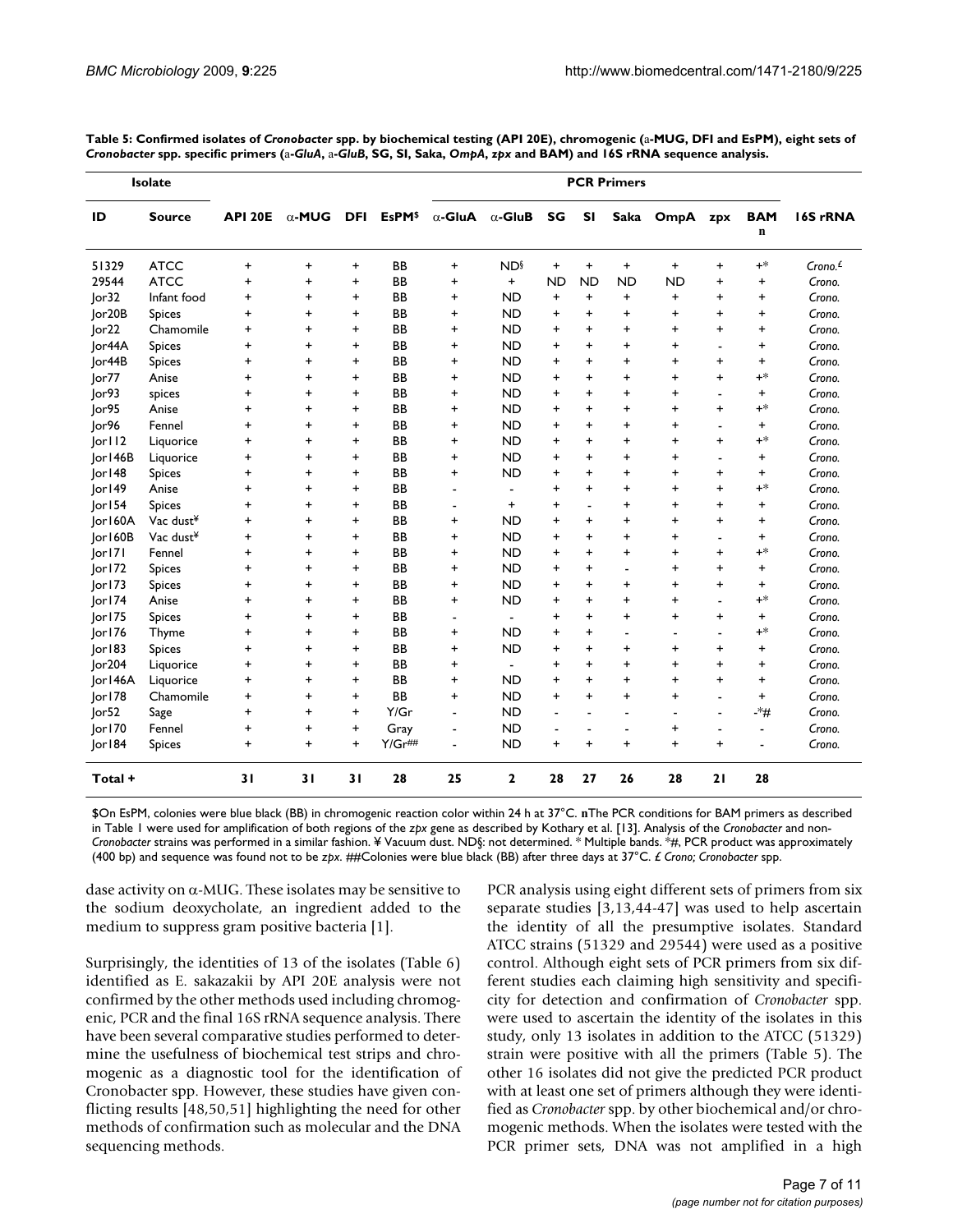<span id="page-7-0"></span>**Table 6: Presumptive** *Cronobacter* **spp. as appeared through testing the isolates by biochemical profiling (API20E), chromogenic**  (a-MUG, DFI, EsPM) and eight sets of Cronobacter spp- specific primers (a-gluA, a-gluB, SG, SI, Saka, OmpA, zpx and BAM), while **confirmed as non-***Cronobacter* **spp. by 16S rRNA sequence analysis.**

|         | <b>Isolate</b> |                |                          |                          |                  | <b>PCR Primers</b>       |                |                          |                 |             |                          |           |                 |          |
|---------|----------------|----------------|--------------------------|--------------------------|------------------|--------------------------|----------------|--------------------------|-----------------|-------------|--------------------------|-----------|-----------------|----------|
| ID      | <b>Source</b>  | <b>API 20E</b> | $\alpha$ -MUG            | <b>DFI</b>               | EsP <sub>M</sub> | $\alpha$ -GluA           | $\alpha$ -GluB | SG                       | <b>SI</b>       | Saka        | OmpA                     | zpx       | <b>BAM</b><br>n | 16S rRNA |
| Jor20A  | Spices         | $\ddot{}$      | ٠                        | $\overline{\phantom{0}}$ | Clear            | $\overline{\phantom{a}}$ | <b>ND</b>      | $\ddot{}$                | $\ddot{}$       |             |                          | +         | ÷.              | N.Crono  |
| or27    | Chamomile      | $\ddot{}$      | $\overline{\phantom{a}}$ | $\blacksquare$           | $Y^{\&}$         | $\blacksquare$           | <b>ND</b>      | $\ddot{}$                | $\ddot{}$       |             | $\overline{\phantom{a}}$ | +         | $\blacksquare$  | N.Crono  |
| Ior45   | Sugar          | +              | $\overline{\phantom{a}}$ | $\overline{\phantom{a}}$ | Gray             | $\blacksquare$           | <b>ND</b>      | $\ddot{}$                | +               |             | $\overline{\phantom{a}}$ | $\ddot{}$ | ۰.              | N.Crono  |
| or115A  | Dates          | $\ddot{}$      | $\ddot{}$                | NG <sup>@</sup>          | Y/Gr             | $\blacksquare$           | <b>ND</b>      | $\overline{\phantom{0}}$ |                 |             | $\blacksquare$           | +         | ۰               | N.Crono  |
| or 15B  | Dates          | $\ddot{}$      | $\ddot{}$                | NG@                      | Y/Gr             | $\blacksquare$           | <b>ND</b>      | ٠                        |                 |             | $\overline{\phantom{a}}$ | +         | -*#             | N.Crono  |
| or5     | Dry dairy      | $\ddot{}$      | $\ddot{}$                | $\ddot{}$                | $Y/Gr$ ##        | $\blacksquare$           | <b>ND</b>      | $\ddot{}$                | +               |             | $\blacksquare$           | +         | $-#$            | N.Crono  |
| or 53B  | Semolina       | +              | $\ddot{}$                | $\ddot{}$                | <b>BB</b>        | $\overline{\phantom{a}}$ | $\blacksquare$ | $\ddot{}$                | +               | ٠           | $\blacksquare$           | +         | ۰               | N.Crono  |
| or26    | Rice           | $\ddot{}$      | $\overline{\phantom{a}}$ | $\overline{\phantom{a}}$ | BB               | $\overline{\phantom{a}}$ | ٠              | $\ddot{}$                | +               | -           | $\overline{\phantom{a}}$ | $\ddot{}$ | $\ddot{}$       | N.Crono  |
| or 00   | Semolina       | +              | $\overline{\phantom{a}}$ | $\blacksquare$           | <b>BB</b>        | $\ddot{}$                | <b>ND</b>      | $\ddot{}$                | +               |             | $\overline{\phantom{a}}$ | $\ddot{}$ | $\ddot{}$       | N.Crono  |
| or103   | <b>Spices</b>  | $\ddot{}$      | $\overline{\phantom{a}}$ | $\overline{\phantom{a}}$ | BB               | $\ddot{}$                | <b>ND</b>      | $\ddot{}$                | $\ddot{}$       |             | $\overline{\phantom{a}}$ | $\ddot{}$ | $\ddot{}$       | N.Crono  |
| or109   | Grapes         | +              | $\blacksquare$           | $\blacksquare$           | <b>BB</b>        | $\ddot{}$                | <b>ND</b>      | $\ddot{}$                | +               | ٠           | $\overline{\phantom{a}}$ | +         | $\ddot{}$       | N.Crono  |
| or 68   | <b>Spices</b>  | +              | $\overline{\phantom{a}}$ | $\overline{\phantom{a}}$ | <b>BB</b>        | $\overline{\phantom{a}}$ | $\blacksquare$ | $\ddot{}$                | +               | ٠           | $\blacksquare$           | +         | $\ddot{}$       | N.Crono  |
| or 5    | Fennel         | +              | $\ddot{}$                | $\ddot{}$                | <b>BB</b>        | ۰                        | $\ddot{}$      |                          |                 |             |                          | $\ddot{}$ | $\ddot{}$       | N.Crono  |
| Total + |                | 13             | 5                        | 3                        | 7                | 3                        |                | 10                       | $\overline{10}$ | $\mathbf 0$ | $\mathbf 0$              | 13        | 6               |          |

**n**The PCR conditions for BAM primers as described in Table 1 were used for amplification of both regions of the *zpx* gene as described by Kothary et al. [\[13\]](#page-9-29). \* multiple bands. \*#, PCR product was approximately (400 bp) and sequence was found not to be *zpx*. & Y, yellow colony chromogenic reaction color, 24 h at 37°C. Gr, green colony chromogenic reaction color, 24 h at 37°C. @ NG; no growth on DFI at 37°C. ##Colonies were blue black (BB) after three days at 37°C. N. *Corono*; None *Cronobacter* spp.

number of strains especially when tested with the *zpx* (94 bp product) and *gluB* detecting only 21/31 and 2/5 respectively. The other sets of primers where more reliable detecting 25/31, 26/30, 27/30, 28/31 for *gluA*, Saka, SI and BAM primer sets respectively while both *OmpA* and SG appeared to be most reliable among the tested primer sets detecting 28/30 isolates.

These observations suggest that there may be some sequence variability in the genes of these strains of *Crono-* *bacter* spp. that were not observed by the reporting authors [[3](#page-8-2)[,13](#page-9-29),[47\]](#page-10-1).

In addition, it is noteworthy to mention that strains Jor149, Jor154, Jor175, Jor 52, Jor170, Jor184, Jor51, Jor153B and Jor151 gave conflicting  $\alpha$ -glucosidase activity (on  $\alpha$ -MUG or DFI) that did not correspond with PCR results for the presence of *gluA*. All these strains had expressed  $\alpha$ -glucosidase activity on both  $\alpha$ -MUG and DFI, but were negative by PCR for the presence of *gluA*. Because

<span id="page-7-1"></span>**Table 7: Summary of the performance of the biochemical, chromogenic and PCR methods for** *Cronobacter* **spp. identity confirmation.**

| <b>Test Method</b>       | Number of confirmed isolates | <b>Number of false positives</b> | <b>Number of false negatives</b> |
|--------------------------|------------------------------|----------------------------------|----------------------------------|
| API 20E                  | 42                           | 13                               |                                  |
| $\alpha$ -MUG            | 34                           |                                  |                                  |
| <b>DFI</b>               | 32                           |                                  |                                  |
| <b>EsPM</b>              | 33                           |                                  |                                  |
| <b>Glu A PCR primers</b> | 26                           |                                  |                                  |
| <b>Glu B*PCR primers</b> |                              |                                  |                                  |
| <b>SG PCR primers</b>    | 36                           | 10                               |                                  |
| <b>SI PCR primers</b>    | 36                           | 10                               |                                  |
| <b>Ska PCR primers</b>   | 25                           |                                  |                                  |
| <b>OmpA PCR primers</b>  | 27                           |                                  |                                  |
| Zpx 94 bp PCR primers    | 32                           | 13                               | 10                               |
| Zpx 350 bp PCR primers   | 32                           | ь                                |                                  |

\*: Only 9 samples were tested using these primers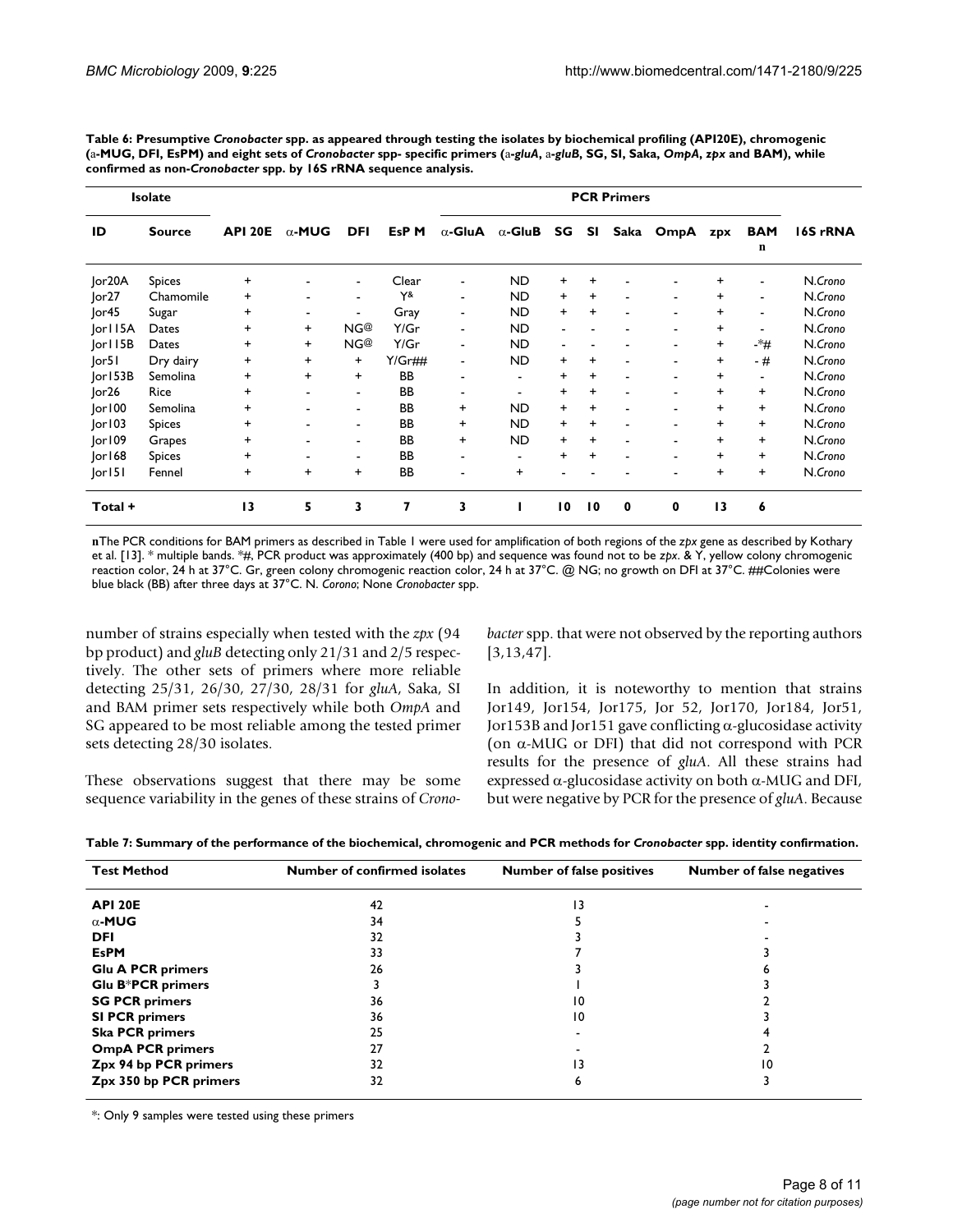of these results we tested some of the *gluA* PCR negative strains with primers that targeted *gluB* by using primers, parameters and PCR reaction conditions described by Lehner et al [\[47](#page-10-1)]. The PCR results showed that these primers did not detect *gluB* in the tested strains (except strains Jor 151 and Jor 154), suggesting that the  $\alpha$ -glucosidase activity observed was due to the expression of a second uncharacterized  $\alpha$ -glucosidase gene or that these strains possessed *gluA* and *gluB* sequence variants that were not recognized by these primers under the reported conditions. These results are in contrast with results from strains Jor151 and Jor154 which also had  $\alpha$ -glucosidase activity, but PCR results showed that *gluB* was present and not *gluA*, suggesting that the glucosidase activity of these strains was due solely to the expression of *gluB*. These results are also opposite to that for strain Jor204 which by PCR showed that its  $\alpha$ -glucosidase activity was due to *gluA* and not *gluB*. Lastly, Strains Jor 26, Jor 100, Jor 103, Jor 109, and Jor168 expressed no  $\alpha$ -glucosidase activity during growth on  $\alpha$ -MUG or DFI yet produced typical chromogenic reactions on EsPM suggesting that these strain's chromogenic activity on the latter medium was due to cellobiosidase activity or due to expression of sequence variants of  $\alpha$ -glucosidase genes. The later outcome is the most probable reason for these conflicting results since all of these strains showed either  $\alpha$ -glucosidase activity or palatinase activity by VITEK GN analysis (data not shown). These results support the finding by Iversen and Forsythe [[2](#page-8-1)] that the chromogenic reaction of strains grown on DFI medium can be misleading and that the new modified formulation of DFIA put forth by Iversen et al [[48](#page-10-2)] should alleviate the problems of strains producing atypical reactions on this medium.

Table [6,](#page-7-0) depicts the characterization of the non *Cronobacter* spp. isolates. All the isolates were identified as putative *Cronobacter* spp. with API 20E biochemical profiling. However, chromogenic media ( $\alpha$ -MUG and DFI) were negative for 8 isolates (Jor20A, Jor27, Jor45, Jor26 Jor100, Jor103, Jor109, and Jor168) while positive for the other 5 isolates (Jor115A, Jor115B, Jor51, Jor151 and Jor153B) and EsPM was negative for 6 samples and positive for 7 samples. These conflicting results stressed the inability of chromogenic methods to provide a reliable test for confirming the identity of the *Cronobacter* spp. isolates. Table [7](#page-7-1) summarized the results obtained by the different methods used for the identification and confirmation of isolates and clearly highlights the inability of any single method to be used as a final confirmation method. Due to the above conflicting results, a final confirmation step was undertaken by sequencing the 16S rRNA gene of the isolates. As a result of final confirmation method only 29 isolates (Table [5](#page-6-0)) were confirmed as *Cronobacter* spp. while the other 13 isolates (Table [6\)](#page-7-0) were confirmed as non-*Cronobacter* spp.

The variation in the above results reflects the genetic heterogeneity among the *Cronobacter* spp. isolates and/or a high degree of similarity between *Cronobacter* spp. and some other closely related members of *Enterobacteriaceae* that tested positive with some of the confirmation tests as depicted in Table [6](#page-7-0). This conclusion is supported by very recent reports by Iversen et al., [[41](#page-9-23),[42\]](#page-9-24) and Barron et al., [[33](#page-9-19)] who have proposed a new scheme for classifying *E. sakazakii* isolates based on f-AFLP, DNA-DNA hybridization, riboprinting and full-length, 16S rRNA gene sequences and phenotypic characteristics.

### **Conclusion**

*Cronobacter* spp. are ubiquitous in nature, and herbs and spices appear to be one possible natural reservoir and thus special care should be taken while preparing infant foods or formulas in order to avoid cross-contamination from these sources. Finally, the *Cronobacter* spp. are very diverse as indicated by the variation in the confirmation results both phenotypic and genotypic. Among the methods, the  $\alpha$ -MUG and DFI could be used for putative identification of *Cronobacter* spp. followed by the SG, *OmpA* and BAM PCR analysis. However, the 16S rRNA sequence analysis should be used as a final confirmation step and is pivotal for eliminating the doubts shed by the inability of other methods for identification and confirmation of the identity of the *Cronobacter* spp. Therefore, a combination of confirmation methods might be necessary to completely eliminate false positives and false negatives.

### **Authors' contributions**

ZWJ wrote the proposal for the fund, supervised all the experimental work and wrote the manuscript. QOA participated in the PCR experiments, 16S rDNA sequencing and alignment, and manuscript writing. IMS participated in supervising the work at the laboratory. NAS isolated the *Cronobacter* spp. isolates from foods. AMR participated in PCR experiments and chromogenic identification of the pathogens. All authors read and approved the final manuscript.

#### **Acknowledgements**

The authors would like to acknowledge Ben D. Tall, Mahendra, H. Kothary and Venugopal Sathyamoorthy from US FDA for their valuable assistance for identifying the isolates and for their constructive comments on the manuscript. This research was funded by the Deanship of Research at the Jordan University of Science and Technology.

#### **References**

- <span id="page-8-0"></span>1. Iversen C, Druggan P, Forsythe SJ: **A selective differential medium for** *Enterobacter sakazakii***[; a preliminary study.](http://www.ncbi.nlm.nih.gov/entrez/query.fcgi?cmd=Retrieve&db=PubMed&dopt=Abstract&list_uids=15364468)** *Int J Food Microbiol* 2004, **96:**133-139.
- <span id="page-8-1"></span>2. Iversen C, Forsythe SJ: **Comparison of media for the isolation of** *Enterobacter sakazakii***[.](http://www.ncbi.nlm.nih.gov/entrez/query.fcgi?cmd=Retrieve&db=PubMed&dopt=Abstract&list_uids=17071794)** *Appl Environ Microbiol* 2007, **73:**48-52.
- <span id="page-8-2"></span>3. Lehner A, Nitzsche S, Breeuwer P, Diep B, Thelen K, Stephan R: **Comparison of two chromogenic media and evaluation of two molecular based identification systems for** *Enterobacter sakazakii* **[detection.](http://www.ncbi.nlm.nih.gov/entrez/query.fcgi?cmd=Retrieve&db=PubMed&dopt=Abstract&list_uids=16504079)** *BMC Microbiol* 2006, **6:**15.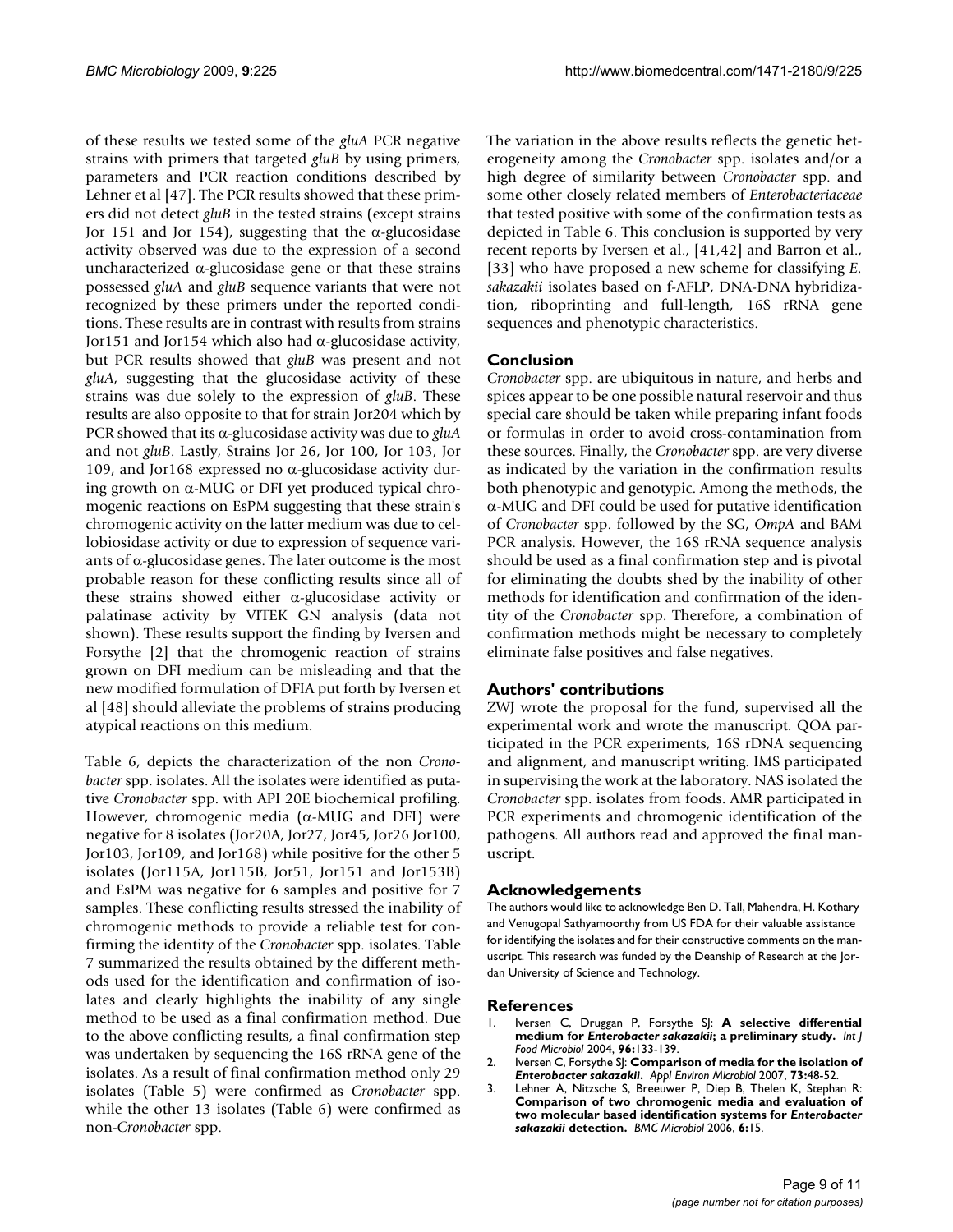- <span id="page-9-0"></span>4. Nazarowec-White M, Farber JM: *Enterobacter sakazakii* **[a review.](http://www.ncbi.nlm.nih.gov/entrez/query.fcgi?cmd=Retrieve&db=PubMed&dopt=Abstract&list_uids=9039558)** *Int J Food Microbiol* 1997, **34:**103-113.
- <span id="page-9-1"></span>5. Barron JC, Forsythe SJ: **Dry stress and survival time of** *Enterobacter sakazakii* **and other** *Enterobacteriaceae* **[in dehydrated](http://www.ncbi.nlm.nih.gov/entrez/query.fcgi?cmd=Retrieve&db=PubMed&dopt=Abstract&list_uids=17900090) [powdered infant formula.](http://www.ncbi.nlm.nih.gov/entrez/query.fcgi?cmd=Retrieve&db=PubMed&dopt=Abstract&list_uids=17900090)** *J Food Prot* 2007, **70:**2111-2117.
- <span id="page-9-3"></span>6. Breeuwer P, Lardeau A, Peterz M, Joosten HM: **Desiccation and heat tolerance of** *Enterobacter sakazakii***[.](http://www.ncbi.nlm.nih.gov/entrez/query.fcgi?cmd=Retrieve&db=PubMed&dopt=Abstract&list_uids=14633024)** *J Appl Microbiol* 2003, **95:**967-973.
- <span id="page-9-2"></span>7. Nazarowec-White M, Farber JM: **Thermal resistance of** *Enterobacter sakazakii* **in reconstituted dried-infant formula.** *Lett Appl Microbiol* 1997, **95:**967-973.
- <span id="page-9-4"></span>8. Gurtler JB, Beuchat LR: **Survival of** *Enterobacter sakazakii* **[in](http://www.ncbi.nlm.nih.gov/entrez/query.fcgi?cmd=Retrieve&db=PubMed&dopt=Abstract&list_uids=17685328) [powdered infant formula as affected by composition, water](http://www.ncbi.nlm.nih.gov/entrez/query.fcgi?cmd=Retrieve&db=PubMed&dopt=Abstract&list_uids=17685328) [activity, and temperature.](http://www.ncbi.nlm.nih.gov/entrez/query.fcgi?cmd=Retrieve&db=PubMed&dopt=Abstract&list_uids=17685328)** *J Food Prot* 2007, **70:**1579-1586.
- <span id="page-9-5"></span>9. Kim SH, Park JH: **Thermal resistance and inactivation of** *Enterobacter sakazakii* **isolates during rehydration of powdered infant formula.** *J Microbial Biotech* 2007, **17:**364-368.
- <span id="page-9-6"></span>10. Corti G, Panunzi I, Losco M, Buzzi R: **Post-surgical osteomyelitis caused by** *Enterobacter sakazakii* **in a healthy young man.** *J Chemotherapy* 2007, **19:**94-94.
- <span id="page-9-11"></span>11. Forsythe SJ: *Enterobacter sakazakii* **and other bacteria in powdered infant milk formula.** *J Matern Child Nutr* 2005, **1:**44-50.
- <span id="page-9-8"></span>12. Gallagher PG: *Enterobacter* **[bacteremia in pediatric patients.](http://www.ncbi.nlm.nih.gov/entrez/query.fcgi?cmd=Retrieve&db=PubMed&dopt=Abstract&list_uids=2237121)** *Rev Infect Dis* 1990, **12:**808-812.
- <span id="page-9-29"></span>13. Kothary MH, McCardell BA, Frazar CD, Deer D, Tall BD: **Characterization of the zinc-containing metalloprotease encoded by zpx and development of a species-specific detection method for** *Enterobacter sakazakii***[.](http://www.ncbi.nlm.nih.gov/entrez/query.fcgi?cmd=Retrieve&db=PubMed&dopt=Abstract&list_uids=17483271)** *Appl Environ Microbiol* 2007, **73:**4142-4151.
- <span id="page-9-9"></span>14. Lehner A, Stephan R: **[Microbiological, epidemiological, and](http://www.ncbi.nlm.nih.gov/entrez/query.fcgi?cmd=Retrieve&db=PubMed&dopt=Abstract&list_uids=15633700) [food safety aspects of Enterobacter sakazakii.](http://www.ncbi.nlm.nih.gov/entrez/query.fcgi?cmd=Retrieve&db=PubMed&dopt=Abstract&list_uids=15633700)** *J Food Prot* 2004, **67:**2850-2857.
- 15. Mullane NR, Iverson C, Healy B, Walsh C, Whyte P, Wall PG, Quinn T, Fanning S: *Enterobacter sakazakii* **[an emerging bacterial](http://www.ncbi.nlm.nih.gov/entrez/query.fcgi?cmd=Retrieve&db=PubMed&dopt=Abstract&list_uids=17404564) [pathogen with implications for infant health.](http://www.ncbi.nlm.nih.gov/entrez/query.fcgi?cmd=Retrieve&db=PubMed&dopt=Abstract&list_uids=17404564)** *Minerva Pediatrica* 2007, **59:**137-148.
- <span id="page-9-30"></span>16. Mullane NR, Whyte P, Wall PG, Quinn T, Fanning S: **Application of pulse field gel electrophoresis to characterize and trace the prevalence of** *Enterobacter sakazakii* **[in an infant formula](http://www.ncbi.nlm.nih.gov/entrez/query.fcgi?cmd=Retrieve&db=PubMed&dopt=Abstract&list_uids=17307267) [processing facility.](http://www.ncbi.nlm.nih.gov/entrez/query.fcgi?cmd=Retrieve&db=PubMed&dopt=Abstract&list_uids=17307267)** *Int J Food Microbiol* 2007, **116:**73-81.
- <span id="page-9-7"></span>17. Muytjens HL, Zanen HC, Sonderkamp HJ, Kollee LA, Wachsmuth IK, Farmer JJ: **Analysis of eight cases of neonatal meningitis and sepsis due to** *Enterobacter sakazakii***[.](http://www.ncbi.nlm.nih.gov/entrez/query.fcgi?cmd=Retrieve&db=PubMed&dopt=Abstract&list_uids=6885983)** *J Clin Microbiol* 1983, **18:**115-120.
- <span id="page-9-10"></span>18. Gurtler |B, Kornacki |L, Beuchat L: *Enterobacter sakazakii*[: A col](http://www.ncbi.nlm.nih.gov/entrez/query.fcgi?cmd=Retrieve&db=PubMed&dopt=Abstract&list_uids=16039742)**[iform of increased concern to infant health.](http://www.ncbi.nlm.nih.gov/entrez/query.fcgi?cmd=Retrieve&db=PubMed&dopt=Abstract&list_uids=16039742)** *Int J Food Microbiol* 2005, **104:**1-34.
- <span id="page-9-12"></span>19. Farmer JJ, Asbury MA, Hickman FW, Brenner DJ: **The** *Enterobacteriaceae* **study group.** *Enterobacter sakazakii***: a newspecies of** *Enterobacteriaceae'***' isolated from clinical specimens.** *Int J Syst Bacteriol* 1980, **30:**569-584.
- 20. Muytjens HL, Roelofs-Willemse H, Jaspar GHJ: **Quality of powdered substitutes for breast milk with regard to members of the family** *Enterobacteriaceae***[.](http://www.ncbi.nlm.nih.gov/entrez/query.fcgi?cmd=Retrieve&db=PubMed&dopt=Abstract&list_uids=3284901)** *J Clin Microbiol* 1988, **26:**743-746.
- <span id="page-9-26"></span>21. Restaino L, Frampton EW, Lionberg WC, Becker RJ: **A chromogenic plating medium for the isolation and identification of** *Enterobacter sakazakii* **[from foods, food ingredients, and envi](http://www.ncbi.nlm.nih.gov/entrez/query.fcgi?cmd=Retrieve&db=PubMed&dopt=Abstract&list_uids=16496571)[ronmental sources.](http://www.ncbi.nlm.nih.gov/entrez/query.fcgi?cmd=Retrieve&db=PubMed&dopt=Abstract&list_uids=16496571)** *J Food Prot* 2006, **69:**315-322.
- <span id="page-9-13"></span>22. Shaker R, Osaili T, Al-Omary W, Jaradat Z, Al-Zuby M: **Isolation of** *Enterobacter sakazakii* **and other** *Enterobacter* **sp. from food and food production environments.** *Food Control* 2007, **18:**1241-1245.
- <span id="page-9-14"></span>Bar-Oz B, Preminger A, Peleg O, Block C, Arad I: *Enterobacter sakazakii* **[infection in the newborn.](http://www.ncbi.nlm.nih.gov/entrez/query.fcgi?cmd=Retrieve&db=PubMed&dopt=Abstract&list_uids=11332182)** *Acta Paediatr* 2001, **90:**356-358.
- 24. Block C, Peleg O, Minster N, Bar-Oz B, Simhon A, Arad I, Shapiro M: **Cluster of neonatal infections in Jerusalem due to unusual biochemical variant of** *Enterobacter sakazakii***[.](http://www.ncbi.nlm.nih.gov/entrez/query.fcgi?cmd=Retrieve&db=PubMed&dopt=Abstract&list_uids=12226694)** *Eur J Clin Microbiol Infect Dis* 2002, **21:**613-616.
- 25. Clark NC, Hill BC, O'Hara CM, Steingrimsson O, Cooksey RC: **Epidemiologic typing of** *Enterobacter sakazakii* **[in two neonatal](http://www.ncbi.nlm.nih.gov/entrez/query.fcgi?cmd=Retrieve&db=PubMed&dopt=Abstract&list_uids=2279379) [nosocomial outbreaks.](http://www.ncbi.nlm.nih.gov/entrez/query.fcgi?cmd=Retrieve&db=PubMed&dopt=Abstract&list_uids=2279379)** *Diagn Microbiol Infect Dis* 1990, **13:**467-472.
- <span id="page-9-15"></span>26. Muytjens H, Kollee LA: *Enterobacter sakazakii* **meningitis in neonates: causative role of formula?** *Pediatr Infect Dis J* 1990, **9:**9372-9373.
- <span id="page-9-16"></span>27. Cottyn B, Regalado E, Lanoot B, de Cleene M, Mew TM, Swings J: **[Bacterial populations associated with rice seed in the tropi](http://www.ncbi.nlm.nih.gov/entrez/query.fcgi?cmd=Retrieve&db=PubMed&dopt=Abstract&list_uids=18943348)[cal environment.](http://www.ncbi.nlm.nih.gov/entrez/query.fcgi?cmd=Retrieve&db=PubMed&dopt=Abstract&list_uids=18943348)** *Phytopathology* 2001, **91:**282-292.
- 28. Gassem MA: **A microbiological study of Sobia: a fermented beverage in the Western province of Saudi Arabia.** *J Appl Microbiol* 2002, **18:**173-177.
- 29. Iversen C, Forsythe SJ: **Risk profile of** *Enterobacter sakazakii***, an emergent pathogen associated with infant milk formula.** *Trends* 2003, **14:**443-454.
- 30. Soriano JM, Rico H, Molto JC, Manes J: **Incidence of microbial flora in lettuce, meat and Spanish potato omelet from restaurants.** *Food Microbiol* 2001, **18:**159-163.
- <span id="page-9-17"></span>31. Friedemann M: *Enterobacter sakazakii* **[in food and beverages](http://www.ncbi.nlm.nih.gov/entrez/query.fcgi?cmd=Retrieve&db=PubMed&dopt=Abstract&list_uids=17331606) [\(other than infant formula and milk powder\).](http://www.ncbi.nlm.nih.gov/entrez/query.fcgi?cmd=Retrieve&db=PubMed&dopt=Abstract&list_uids=17331606)** *Int J Food Microbiol* 2007, **116:**1-10.
- <span id="page-9-18"></span>32. Lai KK: *Enterobacter sakazakii* **[infections among neonates,](http://www.ncbi.nlm.nih.gov/entrez/query.fcgi?cmd=Retrieve&db=PubMed&dopt=Abstract&list_uids=11307587) [infants, children and adults. Case reports and a review of the](http://www.ncbi.nlm.nih.gov/entrez/query.fcgi?cmd=Retrieve&db=PubMed&dopt=Abstract&list_uids=11307587) [literature.](http://www.ncbi.nlm.nih.gov/entrez/query.fcgi?cmd=Retrieve&db=PubMed&dopt=Abstract&list_uids=11307587)** *Medicine* 2001, **80:**113-122.
- <span id="page-9-19"></span>33. Barron CJ, Hurrell E, Townsend S, Cheetham P, Loc-Carrillo C, Fayet O, Prere MF, Forsythe SJ: **Genotypic and phenotypic analysis of** *Enterobacter sakazakii* **[strains from an outbreak resulting in](http://www.ncbi.nlm.nih.gov/entrez/query.fcgi?cmd=Retrieve&db=PubMed&dopt=Abstract&list_uids=17928419) [fatalities in a neonatal intensive care unit in France.](http://www.ncbi.nlm.nih.gov/entrez/query.fcgi?cmd=Retrieve&db=PubMed&dopt=Abstract&list_uids=17928419)** *J Clin Microbiol* 2007, **45:**3979-3985.
- <span id="page-9-20"></span>34. Assadi MM, Mathur RP: **Application of an HPLC system in the analysis of biodegraded crude oil compounds.** *LiQ Chromatogr* 1991, **14:**3623-3629.
- 35. Espeland EM, Wetzel RG: **Complexation, stabilization and UV photolysis of extracellular and surface-bound glucosidase and alkaline phosphatase: implications for biofilm microbiota.** *Microbial Ecol* 2001, **42:**572-585.
- 36. Gakuya FM, Kyule MN, Gathura PB, Kariuki S: **Antimicrobial resistance of bacterial organisms isolated from rats.** *E Afr Med J* 2001, **78:**646-649.
- 37. Kuzina LV, Peloquin JJ, Vacek DC, Miller TA: **Isolation and identification of bacteria associated with adult laboratory Mexican fruit flies,** *Anastrepha ludens* **[\(Diptera: Tephritidae\).](http://www.ncbi.nlm.nih.gov/entrez/query.fcgi?cmd=Retrieve&db=PubMed&dopt=Abstract&list_uids=11178731)** *Curr Microbiol* 2001, **42:**290-294.
- 38. Mramba F, Broce A, Zurek L: **Isolation of** *Enterobacter sakazakii* **[from stable flies, stomoxys calcitrans L. \(Diptera: Muscidae\).](http://www.ncbi.nlm.nih.gov/entrez/query.fcgi?cmd=Retrieve&db=PubMed&dopt=Abstract&list_uids=16541702)** *J Food Prot* 2006, **69:**671-673.
- <span id="page-9-21"></span>39. Neelam M, Nawaz Z, Riazuddin S: **Hydrocarbon biodegradation biochemical characterization of bacteria isolated from local soils.** *Pakistan J Sci Ind Res* 1987, **30:**382-385.
- <span id="page-9-22"></span>40. Iversen C, Waddington M, Farmer JJ, Forsythe SJ: **The biochemical differentiation of** *Enterobacter sakazakii* **[genotypes.](http://www.ncbi.nlm.nih.gov/entrez/query.fcgi?cmd=Retrieve&db=PubMed&dopt=Abstract&list_uids=17067387)** *BMC Microbiol* 2006, **6:**94.
- <span id="page-9-23"></span>41. Iversen C, Lehner A, Mullane N, Bidlas E, Cleenwerck I, Marugg J, Fanning S, Stephan R, Joosten H: **The taxonomy of** *Enterobacter sakazakii***: proposal of a new genus comb. nov.** *Cronobacter sakazakii* **subsp.** *sakazakii***, comb. nov.,** *Cronobacter sakazakii* **subsp.** *malonaticus* **subsp. nov.,** *Cronobacter turicensis* **sp. nov.,** *Cronobacter muytjensii* **sp. nov.,** *Cronobacter dublinensis* **sp. nov. and** *Cronobacter genomospecies* **[1.](http://www.ncbi.nlm.nih.gov/entrez/query.fcgi?cmd=Retrieve&db=PubMed&dopt=Abstract&list_uids=17439656)** *BMC Evol Biol* 2007, **7:**64.
- <span id="page-9-24"></span>42. Iversen C, Mullane M, McCardell B, Tall BD, Lehner A, Fanning S, Stephan R, Joosten H: *Cronobacter* **gen. nov., a new genus to accommodate the biogroups of** *Enterobacter sakazakii***, and proposal of** *Cronobacter sakazakii* **gen. nov., comb. nov.,** *C. malonaticus* **sp. nov.,** *C. turicensis***, sp. nov.,** *C. muytjensii* **sp. nov.,** *C. dublinensis* **sp. nov.,** *Cronobacter genomospecies* **1, and of three subspecies.** *C. dublinensis* **sp. nov. subsp.** *dublinensis* **subsp. nov.** *C. dublinensis* **sp. nov. subsp.** *lausannensis* **subsp. nov., and** *C. dublinensis* **sp. nov. subsp.** *lactaridi* **subsp. nov.** *Int J Sys Evol Microbiol* 2008, **58:**1442-1447.
- <span id="page-9-25"></span>43. FDA: **Isolation and enumeration of** *Enterobacter sakazakii* **from dehydrated powdered infant formula.** 2002 [\[http://](http://www.FDA.gov/Food/ScienceResearch/LaboratoryMethods/ucm114665.htm) [www.FDA.gov/Food/ScienceResearch/LaboratoryMethods/](http://www.FDA.gov/Food/ScienceResearch/LaboratoryMethods/ucm114665.htm) [ucm114665.htm](http://www.FDA.gov/Food/ScienceResearch/LaboratoryMethods/ucm114665.htm)]. (serial online)
- <span id="page-9-27"></span>44. Liu Y, Gao Q, Zhang X, Hou Y, Yang J, Huang X: **PCR and oligonucleotide array for detection of** *Enterobacter sakazakii* **in infant formula.** *Mol Cell Probe* 2006, **20:**11-17.
- <span id="page-9-28"></span>Hassan AA, Akineden O, Kress C, Estuningsih S, Schneider E, Usleber E: **Characterization of the gene encoding the 16S rRNA of** *Enterobacter sakazakii* **[and development of a species-specific](http://www.ncbi.nlm.nih.gov/entrez/query.fcgi?cmd=Retrieve&db=PubMed&dopt=Abstract&list_uids=17289198) [PCR method.](http://www.ncbi.nlm.nih.gov/entrez/query.fcgi?cmd=Retrieve&db=PubMed&dopt=Abstract&list_uids=17289198)** *Int J Food Microbiol* 2007, **116:**214-220.